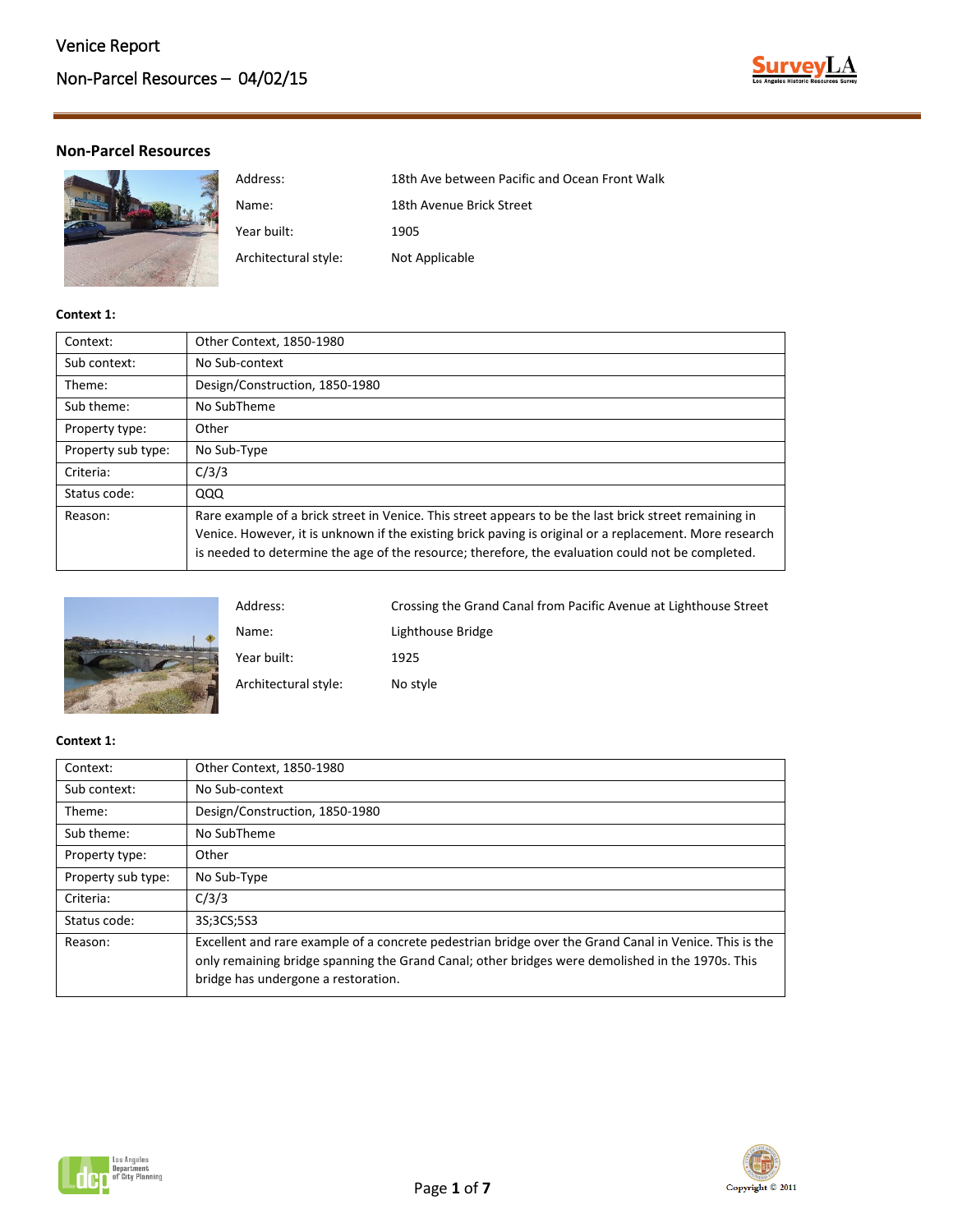# Non-Parcel Resources – 04/02/15





## **Context 1:**

| Context:           | Other Context, 1850-1980                                                                                                                                                                                                                                                      |
|--------------------|-------------------------------------------------------------------------------------------------------------------------------------------------------------------------------------------------------------------------------------------------------------------------------|
| Sub context:       | No Sub-context                                                                                                                                                                                                                                                                |
| Theme:             | Event or Series of Events, 1850-1980                                                                                                                                                                                                                                          |
| Sub theme:         | No SubTheme                                                                                                                                                                                                                                                                   |
| Property type:     | Other                                                                                                                                                                                                                                                                         |
| Property sub type: | No Sub-Type                                                                                                                                                                                                                                                                   |
| Criteria:          | A/1/1                                                                                                                                                                                                                                                                         |
| Status code:       | QQQ                                                                                                                                                                                                                                                                           |
| Reason:            | Rare example of a lifeguard station headquarters building in Venice; appears to be the only example<br>along this stretch of the beach. However, eligibility standards for lifeguard stations have not been<br>established; therefore, the evaluation could not be completed. |



| Address:             | Mildred Avenue at Grand Canal Court |
|----------------------|-------------------------------------|
| Name:                | Mildred Avenue Canal Bridge         |
| Year built:          | 1905                                |
| Architectural style: | No style                            |

| Context:           | Other Context, 1850-1980                                                                                                                                                                                                                                                                                                                                                                                                                                                                                                                                                                                                                                                           |
|--------------------|------------------------------------------------------------------------------------------------------------------------------------------------------------------------------------------------------------------------------------------------------------------------------------------------------------------------------------------------------------------------------------------------------------------------------------------------------------------------------------------------------------------------------------------------------------------------------------------------------------------------------------------------------------------------------------|
| Sub context:       | No Sub-context                                                                                                                                                                                                                                                                                                                                                                                                                                                                                                                                                                                                                                                                     |
| Theme:             | Design/Construction, 1850-1980                                                                                                                                                                                                                                                                                                                                                                                                                                                                                                                                                                                                                                                     |
| Sub theme:         | No SubTheme                                                                                                                                                                                                                                                                                                                                                                                                                                                                                                                                                                                                                                                                        |
| Property type:     | Institutional                                                                                                                                                                                                                                                                                                                                                                                                                                                                                                                                                                                                                                                                      |
| Property sub type: | No Sub-Type                                                                                                                                                                                                                                                                                                                                                                                                                                                                                                                                                                                                                                                                        |
| Criteria:          | C/3/3                                                                                                                                                                                                                                                                                                                                                                                                                                                                                                                                                                                                                                                                              |
| Status code:       | 3CS;5S3                                                                                                                                                                                                                                                                                                                                                                                                                                                                                                                                                                                                                                                                            |
| Reason:            | Excellent and rare remaining example of infrastructure associated with the original Venice canal<br>system, established by Venice founder Abbot Kinney in 1905. This concrete bridge originally carried<br>Mildred Avenue over the Grand Canal. When the canals were filled in in 1929, the lower portion of<br>the bridge was covered up by the new roadway. Today, the upper portion of the bridge is still<br>discernable, if somewhat obscured, while the stairway provides pedestrian access to Mildred Avenue<br>from Grand Canal Court below. Due to alterations, the property does not retain sufficient integrity to<br>be eligible for listing in the National Register. |



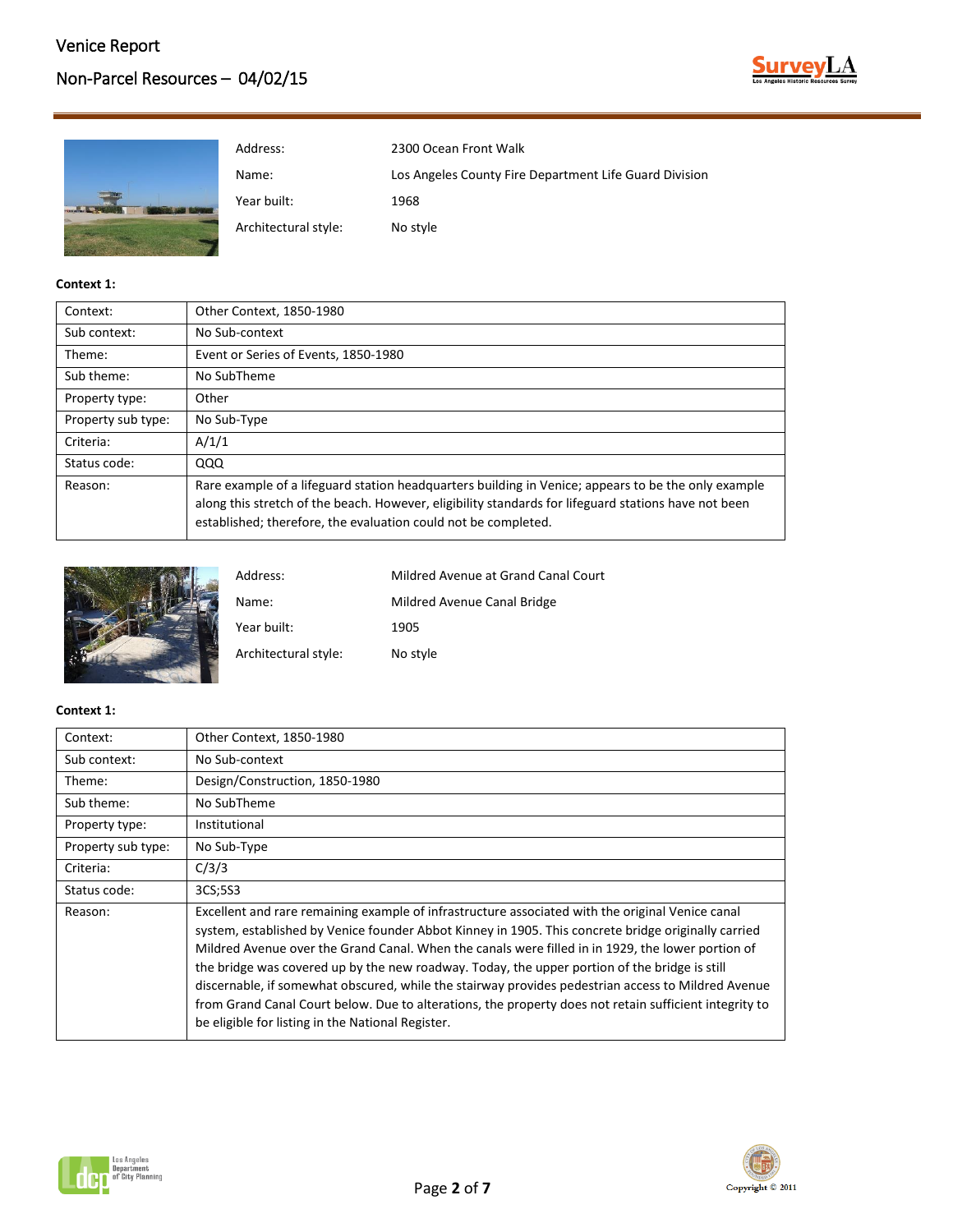

| Address:             | Crossing Milwood between Electric Ave and Irving Tabor Ct |
|----------------------|-----------------------------------------------------------|
| Name:                | P.E. Venice Short Line Tracks                             |
| Year built:          | 1904                                                      |
| Architectural style: | Not Applicable                                            |

| Context:           | Other Context, 1850-1980                                                                                                                                                                                                                                                                                                                                      |
|--------------------|---------------------------------------------------------------------------------------------------------------------------------------------------------------------------------------------------------------------------------------------------------------------------------------------------------------------------------------------------------------|
| Sub context:       | No Sub-context                                                                                                                                                                                                                                                                                                                                                |
| Theme:             | Event or Series of Events, 1850-1980                                                                                                                                                                                                                                                                                                                          |
| Sub theme:         | No SubTheme                                                                                                                                                                                                                                                                                                                                                   |
| Property type:     | Institutional                                                                                                                                                                                                                                                                                                                                                 |
| Property sub type: | No Sub-Type                                                                                                                                                                                                                                                                                                                                                   |
| Criteria:          | A/1/1                                                                                                                                                                                                                                                                                                                                                         |
| Status code:       | 5S3                                                                                                                                                                                                                                                                                                                                                           |
| Reason:            | Rare remaining example of exposed railroad tracks in Venice; a remnant of the Pacific Electric Venice<br>Short Line which connected the community of Venice to Los Angeles in 1904. These remnant railroad<br>tracks appear to meet local criteria only and may not meet significance thresholds for National<br>Register or California Register eligibility. |



| Address:             | South Venice Boulevard at Canal Street                    |
|----------------------|-----------------------------------------------------------|
| Name:                | Pacific Electric Venice Short Line Bridge and Grand Canal |
| Year built:          | 1904                                                      |
| Architectural style: | No style                                                  |

| Context:           | Other Context, 1850-1980                                                                                                                                                                                                                                                                                                                                                                                                                                                                                                                                                                                                         |
|--------------------|----------------------------------------------------------------------------------------------------------------------------------------------------------------------------------------------------------------------------------------------------------------------------------------------------------------------------------------------------------------------------------------------------------------------------------------------------------------------------------------------------------------------------------------------------------------------------------------------------------------------------------|
| Sub context:       | No Sub-context                                                                                                                                                                                                                                                                                                                                                                                                                                                                                                                                                                                                                   |
| Theme:             | Design/Construction, 1850-1980                                                                                                                                                                                                                                                                                                                                                                                                                                                                                                                                                                                                   |
| Sub theme:         | No SubTheme                                                                                                                                                                                                                                                                                                                                                                                                                                                                                                                                                                                                                      |
| Property type:     | Institutional                                                                                                                                                                                                                                                                                                                                                                                                                                                                                                                                                                                                                    |
| Property sub type: | No Sub-Type                                                                                                                                                                                                                                                                                                                                                                                                                                                                                                                                                                                                                      |
| Criteria:          | C/3/3                                                                                                                                                                                                                                                                                                                                                                                                                                                                                                                                                                                                                            |
| Status code:       | 3S:3CS:5S3                                                                                                                                                                                                                                                                                                                                                                                                                                                                                                                                                                                                                       |
| Reason:            | Excellent and rare remaining example of infrastructure associated with the Venice Short Line in<br>Venice and the original Venice canal system established by Venice founder Abbott Kinney. This Pacific<br>Electric streetcar bridge over the Grand Canal brought the P.E. "red cars" to Venice in 1904, linking<br>the new town to the larger Los Angeles region. The bridge spans the Grand Canal, which linked<br>Kinney's original canal system (no longer extant) with a second canal system to the south. Today, the<br>bridge and remnant portion of the Grand Canal is situated in the middle of a surface parking lot. |



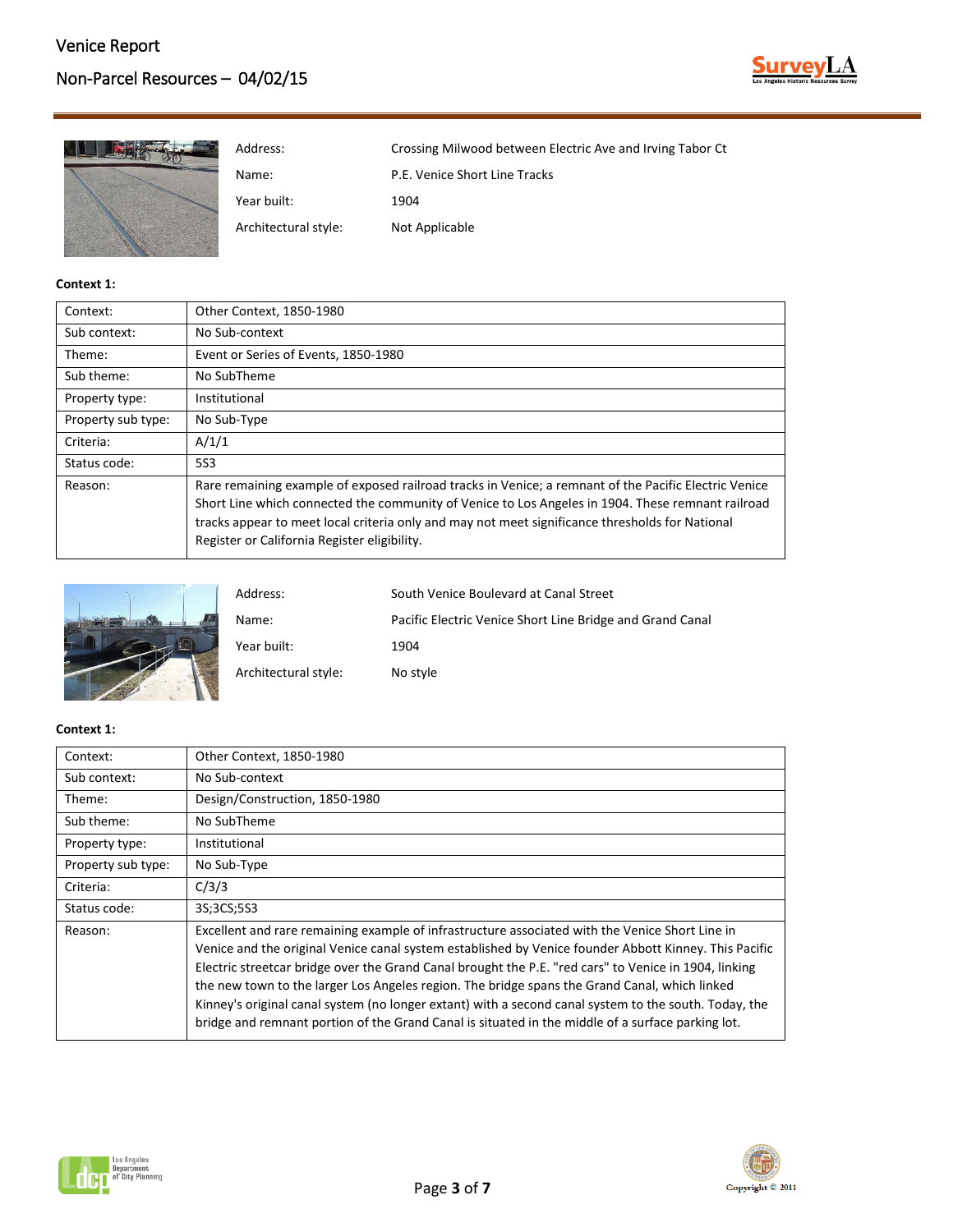



| Context:           | Other Context, 1850-1980                                                                                                                                                                                                                                                                                                                                                                                                                                                                              |
|--------------------|-------------------------------------------------------------------------------------------------------------------------------------------------------------------------------------------------------------------------------------------------------------------------------------------------------------------------------------------------------------------------------------------------------------------------------------------------------------------------------------------------------|
| Sub context:       | No Sub-context                                                                                                                                                                                                                                                                                                                                                                                                                                                                                        |
| Theme:             | Design/Construction, 1850-1980                                                                                                                                                                                                                                                                                                                                                                                                                                                                        |
| Sub theme:         | No SubTheme                                                                                                                                                                                                                                                                                                                                                                                                                                                                                           |
| Property type:     | Other                                                                                                                                                                                                                                                                                                                                                                                                                                                                                                 |
| Property sub type: | No Sub-Type                                                                                                                                                                                                                                                                                                                                                                                                                                                                                           |
| Criteria:          | C/3/3                                                                                                                                                                                                                                                                                                                                                                                                                                                                                                 |
| Status code:       | QQQ                                                                                                                                                                                                                                                                                                                                                                                                                                                                                                   |
| Reason:            | Excellent example of pedestrian infrastructure along Ocean Front Walk in Venice. Shade structures<br>with seating are extant in a 1920s photograph of the Venice oceanfront promenade. However, it is<br>unclear if the current structures are original or later reproductions. Some sources suggest the current<br>structures are replicas installed circa 2000; however, they appear to strongly resemble the originals.<br>More research needed to confirm the date of construction and integrity. |



| Address:             | Ocean Front Park at Dudley Ave                      |
|----------------------|-----------------------------------------------------|
| Name:                | Venice Beach Shade Structures and Benches at Dudley |
| Year built:          | 1920                                                |
| Architectural style: | Not Applicable                                      |

| Context:           | Other Context, 1850-1980                                                                                                                                                                                                                                                                                                                                                                                                                                                                              |
|--------------------|-------------------------------------------------------------------------------------------------------------------------------------------------------------------------------------------------------------------------------------------------------------------------------------------------------------------------------------------------------------------------------------------------------------------------------------------------------------------------------------------------------|
| Sub context:       | No Sub-context                                                                                                                                                                                                                                                                                                                                                                                                                                                                                        |
| Theme:             | Design/Construction, 1850-1980                                                                                                                                                                                                                                                                                                                                                                                                                                                                        |
| Sub theme:         | No SubTheme                                                                                                                                                                                                                                                                                                                                                                                                                                                                                           |
| Property type:     | Other                                                                                                                                                                                                                                                                                                                                                                                                                                                                                                 |
| Property sub type: | No Sub-Type                                                                                                                                                                                                                                                                                                                                                                                                                                                                                           |
| Criteria:          | C/3/3                                                                                                                                                                                                                                                                                                                                                                                                                                                                                                 |
| Status code:       | QQQ                                                                                                                                                                                                                                                                                                                                                                                                                                                                                                   |
| Reason:            | Excellent example of pedestrian infrastructure along Ocean Front Walk in Venice. Shade structures<br>with seating are extant in a 1920s photograph of the Venice oceanfront promenade. However, it is<br>unclear if the current structures are original or later reproductions. Some sources suggest the current<br>structures are replicas installed circa 2000; however, they appear to strongly resemble the originals.<br>More research needed to confirm the date of construction and integrity. |



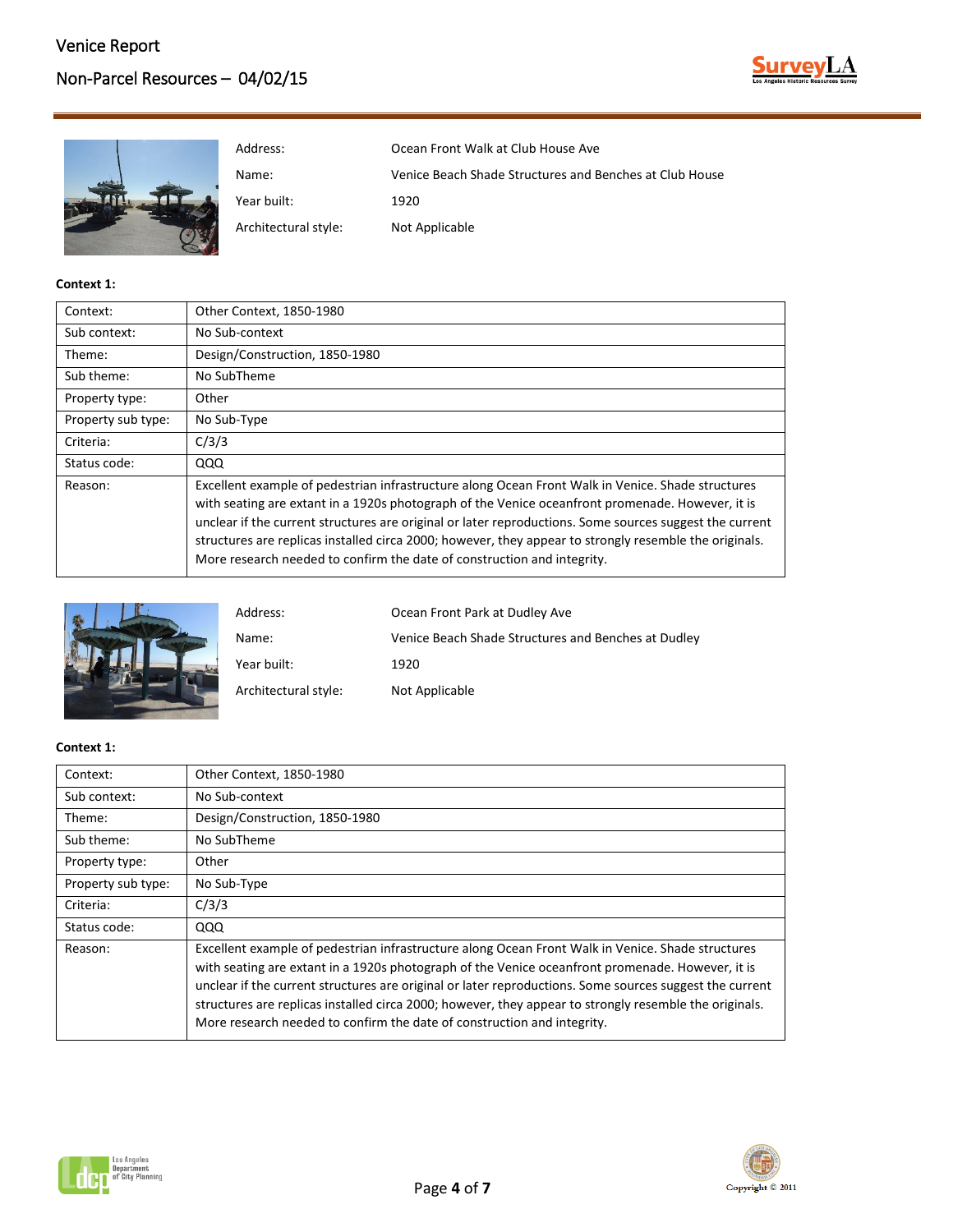



Address: Ocean Front Walk at Breeze Ave Name: Venice Beach Shade Structures at Breeze Year built: 1920

**Context 1:**

| Context:           | Other Context, 1850-1980                                                                                                                                                                                                                                                                                                                                                                                                                                                                              |
|--------------------|-------------------------------------------------------------------------------------------------------------------------------------------------------------------------------------------------------------------------------------------------------------------------------------------------------------------------------------------------------------------------------------------------------------------------------------------------------------------------------------------------------|
| Sub context:       | No Sub-context                                                                                                                                                                                                                                                                                                                                                                                                                                                                                        |
| Theme:             | Design/Construction, 1850-1980                                                                                                                                                                                                                                                                                                                                                                                                                                                                        |
| Sub theme:         | No SubTheme                                                                                                                                                                                                                                                                                                                                                                                                                                                                                           |
| Property type:     | Other                                                                                                                                                                                                                                                                                                                                                                                                                                                                                                 |
| Property sub type: | No Sub-Type                                                                                                                                                                                                                                                                                                                                                                                                                                                                                           |
| Criteria:          | C/3/3                                                                                                                                                                                                                                                                                                                                                                                                                                                                                                 |
| Status code:       | QQQ                                                                                                                                                                                                                                                                                                                                                                                                                                                                                                   |
| Reason:            | Excellent example of pedestrian infrastructure along Ocean Front Walk in Venice. Shade structures<br>with seating are extant in a 1920s photograph of the Venice oceanfront promenade. However, it is<br>unclear if the current structures are original or later reproductions. Some sources suggest the current<br>structures are replicas installed circa 2000; however, they appear to strongly resemble the originals.<br>More research needed to confirm the date of construction and integrity. |



| Address:             | Ocean Front Walk at Park Ave          |
|----------------------|---------------------------------------|
| Name:                | Venice Beach Shade Structures at Park |
| Year built:          | 1920                                  |
| Architectural style: | Not Applicable                        |

| Context:           | Other Context, 1850-1980                                                                                                                                                                                                                                                                                                                                                                                                                                                                              |
|--------------------|-------------------------------------------------------------------------------------------------------------------------------------------------------------------------------------------------------------------------------------------------------------------------------------------------------------------------------------------------------------------------------------------------------------------------------------------------------------------------------------------------------|
| Sub context:       | No Sub-context                                                                                                                                                                                                                                                                                                                                                                                                                                                                                        |
| Theme:             | Design/Construction, 1850-1980                                                                                                                                                                                                                                                                                                                                                                                                                                                                        |
| Sub theme:         | No SubTheme                                                                                                                                                                                                                                                                                                                                                                                                                                                                                           |
| Property type:     | Other                                                                                                                                                                                                                                                                                                                                                                                                                                                                                                 |
| Property sub type: | No Sub-Type                                                                                                                                                                                                                                                                                                                                                                                                                                                                                           |
| Criteria:          | C/3/3                                                                                                                                                                                                                                                                                                                                                                                                                                                                                                 |
| Status code:       | QQQ                                                                                                                                                                                                                                                                                                                                                                                                                                                                                                   |
| Reason:            | Excellent example of pedestrian infrastructure along Ocean Front Walk in Venice. Shade structures<br>with seating are extant in a 1920s photograph of the Venice oceanfront promenade. However, it is<br>unclear if the current structures are original or later reproductions. Some sources suggest the current<br>structures are replicas installed circa 2000; however, they appear to strongly resemble the originals.<br>More research needed to confirm the date of construction and integrity. |



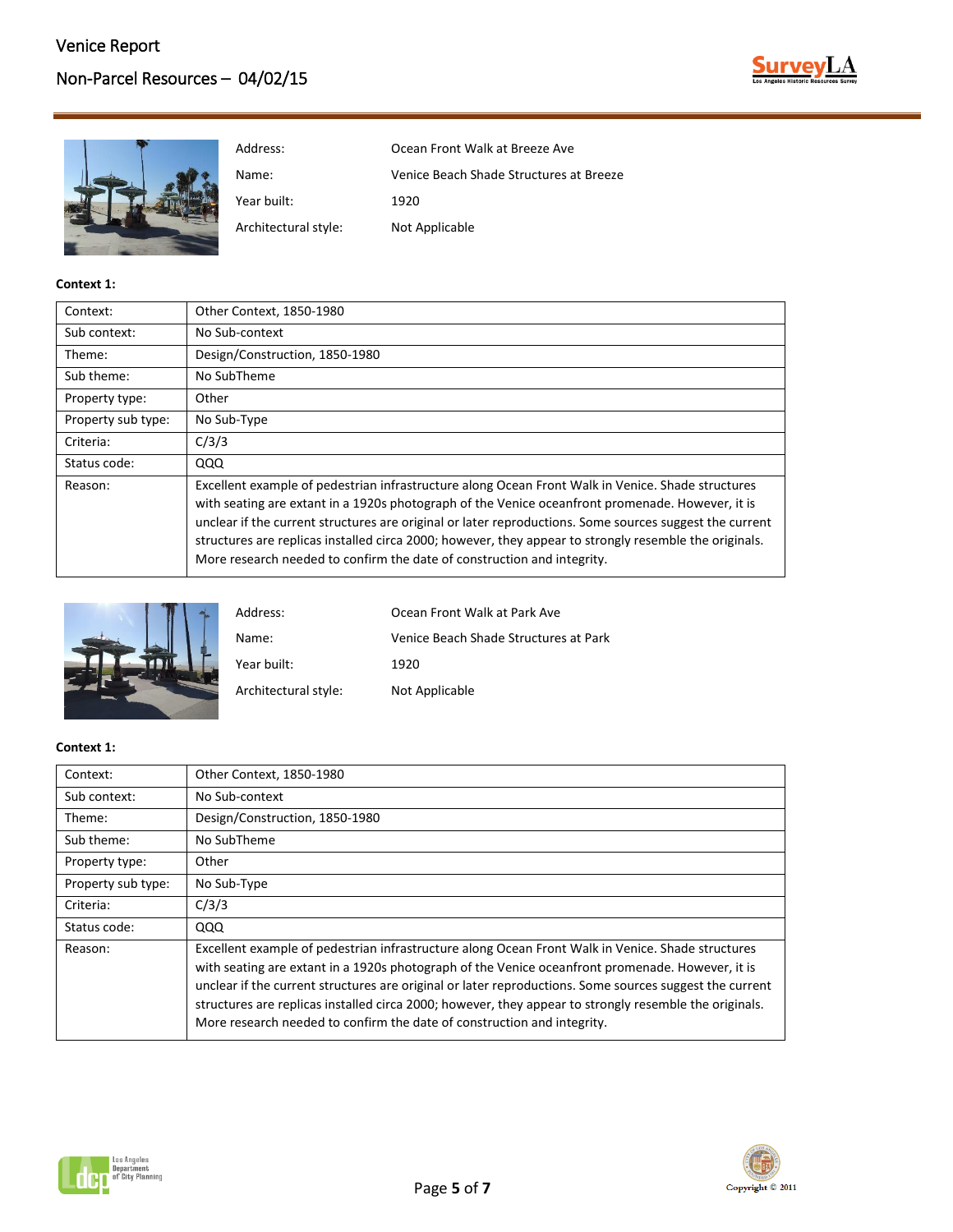



| Context:           | Other Context, 1850-1980                                                                                                                                                                                                                                                                                                                                                                                                                                                                              |
|--------------------|-------------------------------------------------------------------------------------------------------------------------------------------------------------------------------------------------------------------------------------------------------------------------------------------------------------------------------------------------------------------------------------------------------------------------------------------------------------------------------------------------------|
| Sub context:       | No Sub-context                                                                                                                                                                                                                                                                                                                                                                                                                                                                                        |
| Theme:             | Design/Construction, 1850-1980                                                                                                                                                                                                                                                                                                                                                                                                                                                                        |
| Sub theme:         | No SubTheme                                                                                                                                                                                                                                                                                                                                                                                                                                                                                           |
| Property type:     | Other                                                                                                                                                                                                                                                                                                                                                                                                                                                                                                 |
| Property sub type: | No Sub-Type                                                                                                                                                                                                                                                                                                                                                                                                                                                                                           |
| Criteria:          | C/3/3                                                                                                                                                                                                                                                                                                                                                                                                                                                                                                 |
| Status code:       | QQQ                                                                                                                                                                                                                                                                                                                                                                                                                                                                                                   |
| Reason:            | Excellent example of pedestrian infrastructure along Ocean Front Walk in Venice. Shade structures<br>with seating are extant in a 1920s photograph of the Venice oceanfront promenade. However, it is<br>unclear if the current structures are original or later reproductions. Some sources suggest the current<br>structures are replicas installed circa 2000; however, they appear to strongly resemble the originals.<br>More research needed to confirm the date of construction and integrity. |



| Address:             | Corner of Altair Place and Carbillo Avenue |
|----------------------|--------------------------------------------|
| Name:                | <b>Venice Canals Streetlight</b>           |
| Year built:          | 1906                                       |
| Architectural style: | Not Applicable                             |

| Context:           | Public and Private Institutional Development, 1850-1980                                                                                                                                                                                                                                                                                                                                       |
|--------------------|-----------------------------------------------------------------------------------------------------------------------------------------------------------------------------------------------------------------------------------------------------------------------------------------------------------------------------------------------------------------------------------------------|
| Sub context:       | Government Infrastructure and Services, 1850-1980                                                                                                                                                                                                                                                                                                                                             |
| Theme:             | Public Works, 1900-1980                                                                                                                                                                                                                                                                                                                                                                       |
| Sub theme:         | Street Lights and the Bureau of Street Lighting, 1900-1980                                                                                                                                                                                                                                                                                                                                    |
| Property type:     | Institutional - Infrastructure                                                                                                                                                                                                                                                                                                                                                                |
| Property sub type: | Street Light(s)                                                                                                                                                                                                                                                                                                                                                                               |
| Criteria:          | A/C; 1/3; 1/3                                                                                                                                                                                                                                                                                                                                                                                 |
| Status code:       | 5S3                                                                                                                                                                                                                                                                                                                                                                                           |
| Reason:            | Rare example of a Venice canals streetlight; appears to be the only remaining example of the<br>ornamental streetlights that were installed throughout the original Venice canals, developed in 1906<br>by Venice founder Abbot Kinney. Streetlights appear to meet local criteria only and may not meet<br>significance thresholds for National Register or California Register eligibility. |